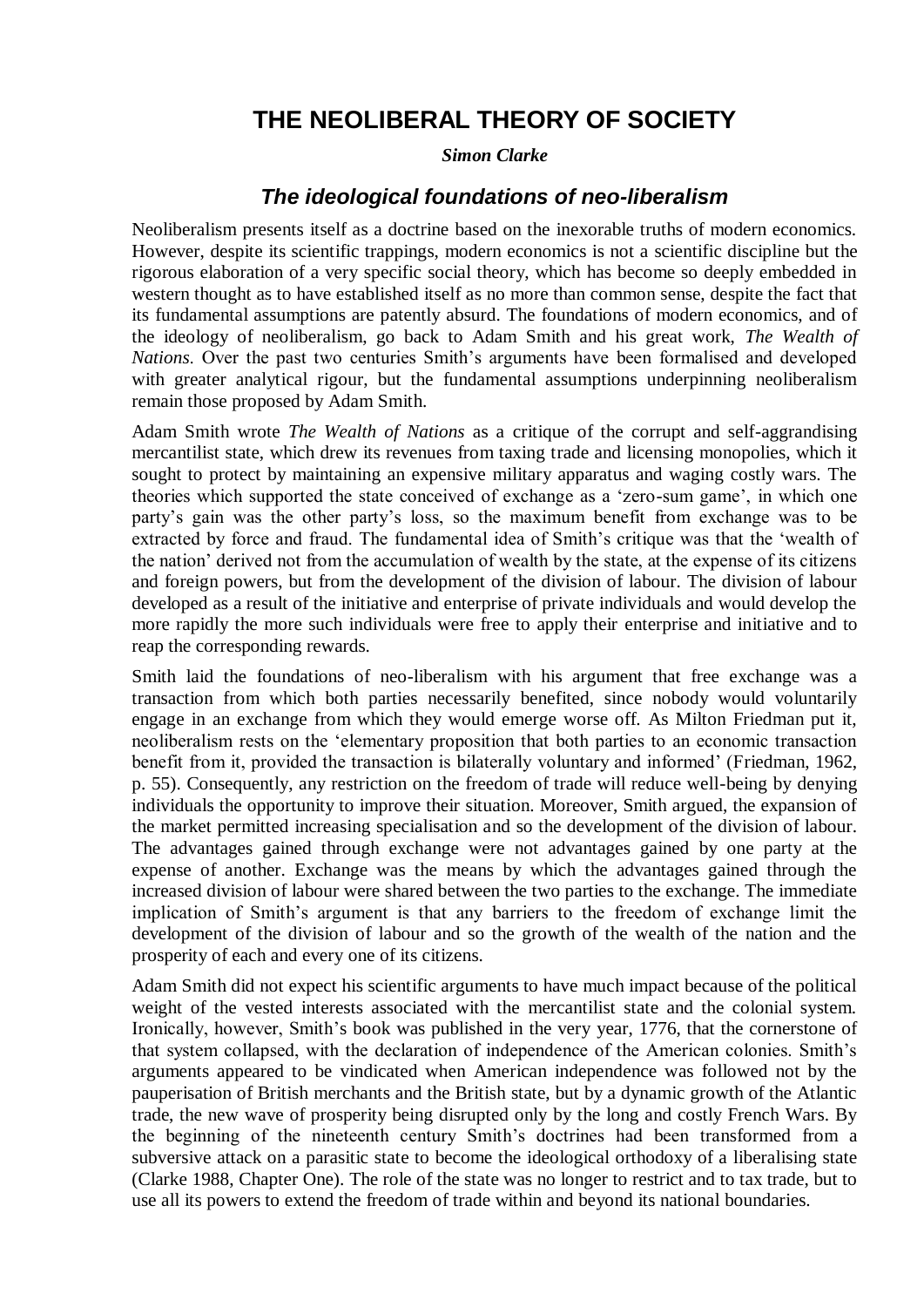# *The romantic and socialist critiques of liberalism*

The liberal doctrines propounded by Adam Smith came under attack from two directions. On the one hand, Smith's ideal society was one of isolated individuals, each pursuing his own selfinterest. (Men pursued their self-interest, while women and children remained their dependents within the family – as Margaret Thatcher notoriously proclaimed: 'there is no such thing as society. There are individual men and women, and there are families' (Margaret Thatcher, *Woman's Own*, October 3 1987)). Smith's 'romantic' critics argued that this model ignores the most distinctive characteristics of human society – morality, religion, art and culture – that provide higher values than the individual and elevate humanity above the animal condition of seeking immediate gratification. On the other hand, experience soon showed that the benefits of free trade flowed overwhelmingly to the more economically advanced and/or politically powerful party. While free trade brought prosperity to the most advanced producers, it imposed destitution on those who were unable to compete, provoking periodic crises in which less advanced producers were bankrupted, masses of people were thrown out of work and the trade of whole nations came to a standstill. This experience gave rise to demands for state protection for small producers and for the national industry of the productively less advanced countries. Small producers saw the source of their difficulties in the power of the bankers, who denied them access to the credit they needed to sustain themselves, while capitalists of less advanced countries sought tariff protection for their national industries. For the liberal political economists, of course, periodic crises and bankruptcy were part of the healthy operation of the market, the stick that accompanied the carrots offered to the more enterprising producers. The market was not just an economic, but also a moral force, penalising the idle and incompetent and rewarding the enterprising and hard-working, for the greater good of society as a whole.

The conservative critics of liberalism sought to negate the evils of capitalism by turning the clock back to an idealised form of medieval society in which individualism was subordinated to the values and institutions of community, nation and religion. However, the dramatic increases in prosperity that capitalism offered to those who were able to benefit from its dynamism meant that such a reactionary response was politically quite unrealistic. The dominant critiques of liberalism have, therefore, been not reactionary but reformist, seeking to retain the benefits of capitalism while introducing reforms that would eliminate its negative consequences. In the nineteenth century, reformism focused on the regulation of the monetary system, since distress always appeared as a shortage of money imposed by bankers seeking to exploit their control of credit to their own advantage. In the twentieth century reformism came to focus more on the direct intervention of the state in the regulation of markets, protecting the vulnerable from the full force of competition. The central thrust of reformism, however, is always the same: to keep the 'good' parts of capitalism while eliminating the 'bad'. The liberal response to reformism has also always been the same: the good and the bad are two sides of the same coin; penalties for failure are inseparable from rewards for success. The 'evils' associated with capitalism cannot be ascribed to capitalism, but represent the failures of those who are unwilling or unable to live up to its standards. Liberalism is, therefore, not so much the science of capitalism as its theology. God cannot be blamed if sinners find themselves in hell; the way to avoid hell is to live a virtuous life.

Socialist critics of capitalism, since the early nineteenth century, have developed a more radical critique of capitalism and its legitimising ideologies, based on the critique of its silent presupposition, private property. Adam Smith's economic agents are not just isolated individuals, they are property owners, and it is because they are the owners of property that some have the power, embodied in legal right, to profit from the labour of others. Socialist critiques saw the inequalities which capitalism creates not as the result of the failure of markets, but as an expression of the unequal distribution of property, and called for the equalisation and/or the socialisation of private property and the organisation of production on the basis of common ownership, sustained by the free availability of credit.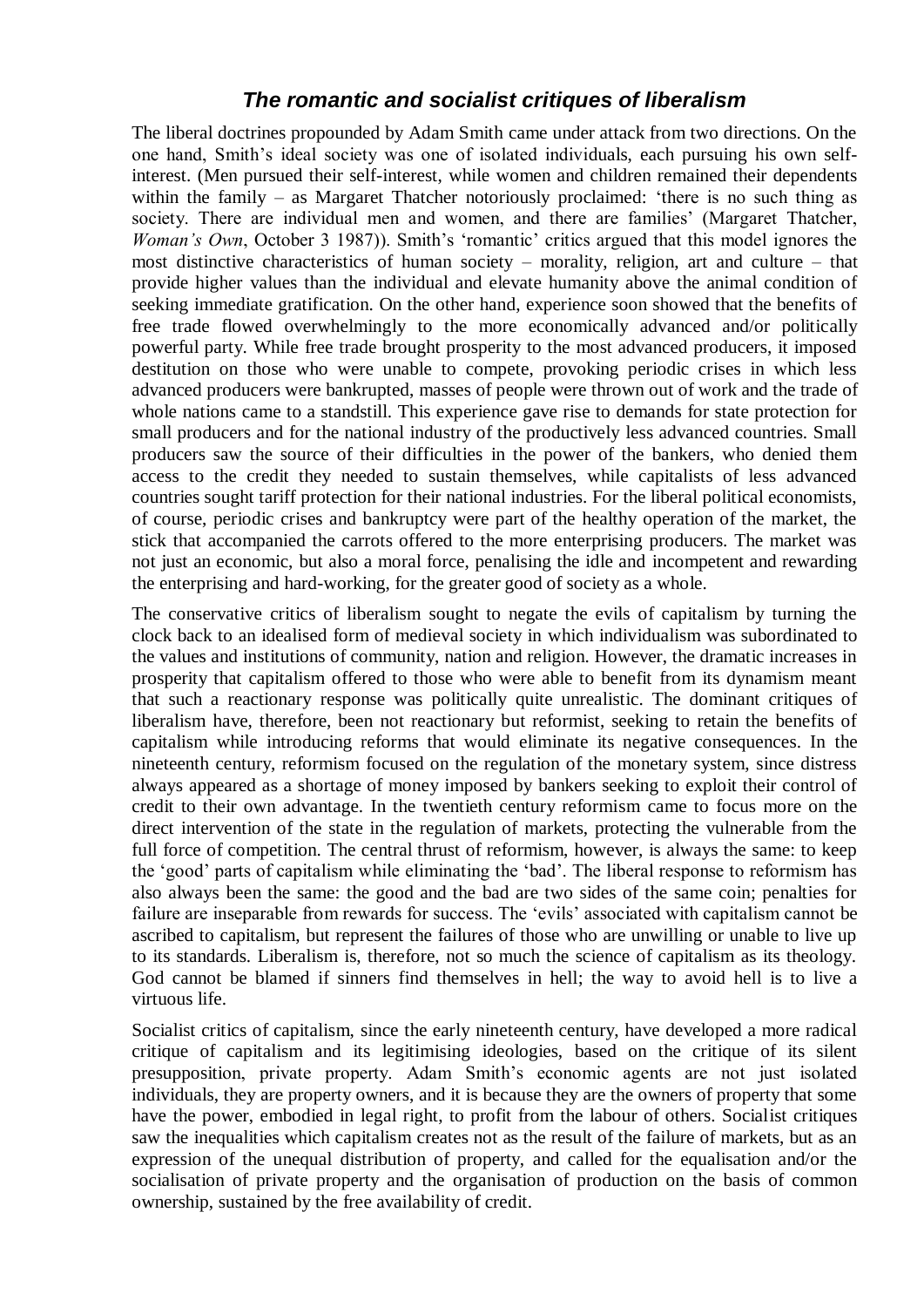# *The Marxist critique of liberalism: the social determination of private interests*

The most radical critique of liberalism was developed by Karl Marx and Friedrich Engels, whose starting point was the socialist critique of private property, which Marx took one step further by pointing out that the evils of capitalism did not derive from the unequal distribution of property, but from the institution of private property itself. Capitalist private property is based on the private ownership of the products of labour, which are sold as commodities. Private property is therefore not some natural institution, inscribed in human nature and sanctioned by God, but is only the expression of a particular form of social production, in which the activity of individual producers is mediated through and regulated by the market. Moreover, capitalist private property is not so much the ownership of things as the ownership of values, expressed as a sum of money. The magnitude of this value is not given, but is determined through the social processes of exchange and can be inflated or destroyed overnight by the rise and fall of market prices.

In a capitalist society, in which the production of commodities is generalised, it is not only the products of labour that are exchanged as commodities, but the capacity to labour itself. The great mass of the population do not have the means to engage in independent production, but are compelled to sell their capacity to labour to a small minority of capitalists who have a sufficient reserve of money to buy the labour power and means of production required to engage in production on a large scale. As the owners of all of the means of production, the capitalists are the owners of the whole product, which they sell in the market. The amount of profit that is appropriated by the capitalists depends on their ability to induce or compel those they have employed to produce commodities that can be sold for a greater sum of money than they had originally laid out for their production. In this sense, the source of profit is the surplus labour, over and above that required to cover the subsistence of their employees, which the capitalists are able to extract from their labour force. This is the insight that is captured in Marx's labour theory of value and his theory of surplus value (Clarke, 1991, Chapter Four).

Capitalist private property is quite different from personal property in such things as household goods. It is social property, the means and products of social production, which have been privately appropriated. Moreover, it is his or her ownership, or lack of ownership, of property that determines the participation of the individual in society. The members of a capitalist society are not private individuals and their families, they are individuals who are already defined as members of particular social classes, on the basis of the character and scale of the property that they own, which is only an expression of the mode of their participation in social production and access to their essential means of subsistence. In this sense we have to invert Margaret Thatcher's dictum: 'There is no such thing as the individual, there is only society and the socially determined individuals who participate in it' or, as Marx put it,

private interest is itself already a socially determined interest, which can be achieved only within the conditions laid down by society and with the means provided by society; hence it is bound to the reproduction of these conditions and means. It is the interest of private persons; but its *content* as well as the *form* and means of its realisation, is given by social conditions independently of all (*Grundrisse*, p. 156, my emphasis).

In a critique of the 'market socialists', Marx argued that even if society started with an equalisation of property, market processes would necessarily give rise to inequality and a polarisation of wealth and poverty as money accumulated in the hands of a minority, while the majority lost the means to earn their own living and were forced to labour for others. Thenceforward, the minority would further accumulate their capital on the basis of their appropriation of the unpaid labour of the majority, so that the polarisation of wealth and poverty would be cumulative. The unequal distribution of property is not a distortion of the formal equality of the market, but is its necessary presupposition and its inevitable consequence. The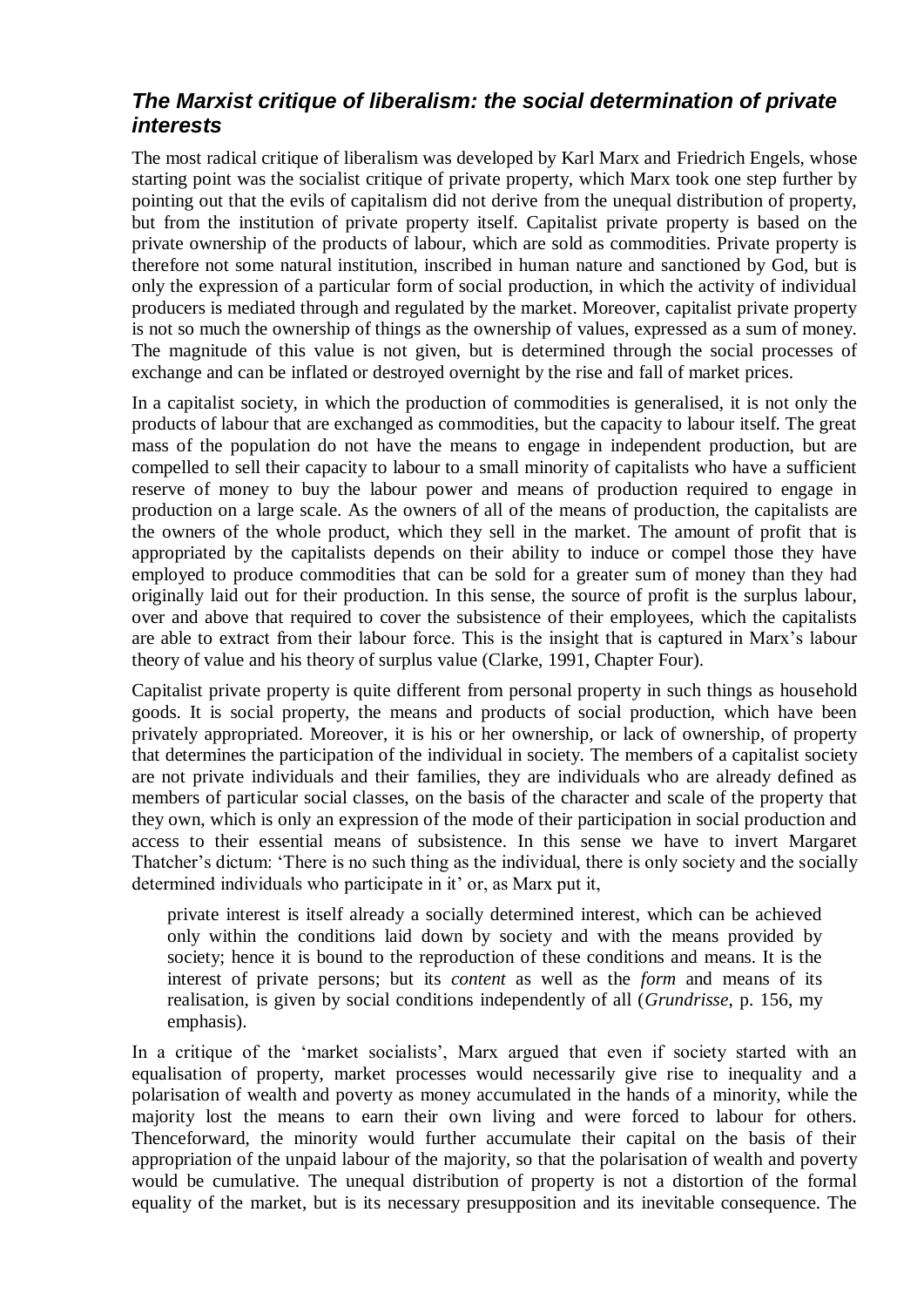great mass of the population earn only enough to secure their own subsistence, with no prospect of accumulating enough wealth to survive as independent producers, and so are condemned to a life of wage labour. The mass of capitalists, meanwhile, regularly augment their capital from the profits obtained from realising the products of the surplus labour of their employees, and the more surplus labour they are able to extract, the greater will be that profit. The inevitable result of generalised commodity production is therefore the polarisation of wealth and poverty, the reproduction of inequality and the exploitation of the mass of the population on an increasing scale.

Of course, class identity is not the only determinant of the life experience and life prospects of the members of society, although it is inevitably the most fundamental determinant. The fate of those condemned to work for a wage is determined by their competition in the labour market. Those with scarce skills may be able to earn significantly more and enjoy more favourable working conditions than those with skills that are not in short supply, although such privileges are always provisional, constantly threatened by changes in production and labour market conditions. Those who are unable to meet the demands of capital, by reason of age or infirmity or the lack of appropriate skills, will be condemned to unemployment and dependence for their subsistence on others. Not all capitalists prosper. Small capitalists may be able to earn only enough to meet their own subsistence needs and so be unable to accumulate capital. Smaller and less successful capitalists may fall by the wayside and join the ranks of the working class. The working class and the capitalist class are, therefore, differentiated, but such differentiation does not in any way undermine the fundamental class character of capitalist society.

Similarly, individual capitalists and workers may not identify themselves subjectively as members of one or the other class. Although their social identity is defined objectively by their class membership, they participate in society and relate to one another as individuals with a whole range of social characteristics. The worker depends for his or her wages and for the security of his or her employment on his or her particular skills and on the continued prosperity of his or her employer. The worker may, therefore, identify his or her interests not with other workers, or the working class as a whole, but with his or her trade, employer, branch of production or the interest of 'the nation' in competition with other nations. The capitalist depends on his ability to compete with other capitalists and may secure advantages in such competition through the exercise of monopoly powers or through fiscal privileges and state regulations. The capitalist may, therefore, not identify his interests with those of the capitalist class as a whole, but with the competitive interests of his own enterprise, his industry or his nation state. The capitalist similarly depends on his ability to harness the initiative and commitment of his employees, which is best secured by providing relatively favourable wages and working conditions, which helps to foster the identification of employee and employer. Finally, however much social identity might be underpinned by the perception of economic interests, it may be overlain and even dominated by other, cultural and political, sources of identification. But, whatever may be the basis of the subjective identification of capitalists and workers, this does not in any way undermine the fundamental objective character of their opposing class interests and the objective determination of their life experience and prospects by their class position.

# *The dynamics of the capitalist system of production*

Adam Smith had presumed that 'consumption is the sole end and purpose of all production', a maxim that he claimed 'is so self-evident that it would be absurd to attempt to prove it' (Adam Smith, 1910, vol. II, p. 155), and this has always been a pillar of the liberal defence of capitalism. But even the most superficial understanding of capitalism suffices to show that, however self-evident such a maxim might be as a characterisation of rational human endeavour, its absurdity in a capitalist society is self-evident testimony to the irrationality of capitalism. Marx and Engels showed that the sole purpose of capitalist production is not the production of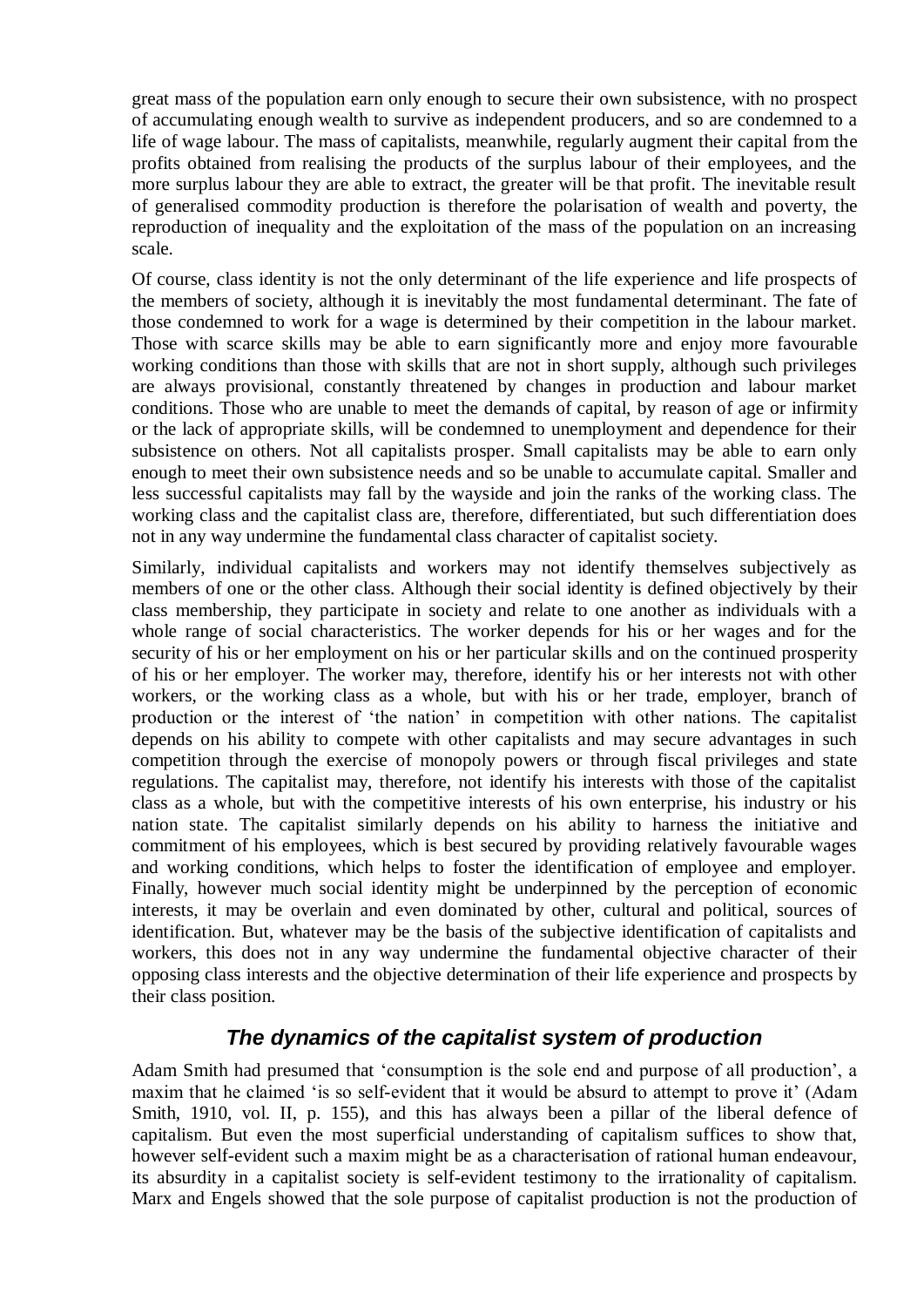things to meet human need, but the constant thirst for profits to maintain the accumulation of capital. Of course, the capitalist has to find an outlet for his products, selling them to other capitalists as means of production or to workers and capitalists as means of consumption, but far from being the purpose of production, the need to sell the product is for the capitalist only a barrier to the further accumulation of capital.

The thirst for profit is not a matter of the free choice of capitalists, but is imposed on them as a condition of their survival. In order to increase, or even to maintain, their profits, and so to maintain their status as capitalists, capitalists have constantly to innovate and invest in order to reduce their production costs. The capitalist who can produce more cheaply than his competitors can earn a higher rate of profit and drive his competitors from the market, so every capitalist has to run ahead in order to stand still.

Competition not only forces capitalists to innovate and invest in order to increase the productivity of labour and develop new products, it also compels capitalists to seek constantly to force down wages, intensify labour and reduce the number employed. The less technologically advanced capitalist, in the face of competition from the more advanced, can only maintain his profits by extending the working day, reducing wages and intensifying the labour of his employees, laying off those who are thus made surplus to requirements. The more advanced capitalist may have the capacity to provide more favourable working conditions, but he is intent on making the best of his advantage before his competitors can catch up, so even he will intensify labour and reduce employment to the greatest degree possible, even if he compensates his remaining employees with higher wages. The inherent tendency of capitalist accumulation, imposed on every capitalist by the pressure of competition, is therefore to the intensification of labour, the extension of the working day and the redundancy of labour. The result for the working class is an increasing insecurity of employment in response to the ever-changing demands of capital. The intensification of the demands of the capital throws more and more people into the ranks of the unemployable. The accumulation of capital necessarily leads to the polarisation of overwork and unemployment, prosperity and destitution. This Marx characterised as the 'absolute general law of capitalist accumulation' (Marx, *Capital*, Volume One, Chapter XXV).

The transformation of methods of production to increase the productivity of labour, the intensification of labour and the extension of the working day are all imposed on capitalists by the pressure of competition. These means of overcoming competitive pressure lead to a constant increase in the quantity of commodities produced, the overproduction of which in turn intensifies the competitive pressure, which turns out to be merely the form in which overproduction confronts each individual capitalist. The market is, therefore, by no means the beneficent sphere in which social production is subordinated to social need as consumers exercise their freedom of choice; it is the arena in which capitalists desperately seek to dispose of their surplus product at a profit. Capitalist competition is not a *deus ex machina*, but the expression of the constant tendency to overproduction which presents itself as a barrier to the further accumulation of capital, a barrier which is only overcome through the creation of new needs, the intensification of labour, the destruction of productive capacity and the redundancy of labour on a global scale (Clarke, 1994). Far from responding to the needs of consumers, capitalism thrives on the constant creation of unsatisfied needs; far from generalising prosperity, capitalism generalises want; far from relieving the burden of labour, capitalism constantly intensifies labour, to the extent that a growing proportion of the population – the young, the old, the infirm, those with inadequate skills – are unable to meet the demands of capital and are condemned to destitution. The market is an instrument of 'natural selection' that judges not on the basis of an individual's ability to contribute to society, but on the basis of the individual's ability to contribute to the production of surplus value and the accumulation of capital. This is the moral law that is expressed in the platitudes of neo-liberalism.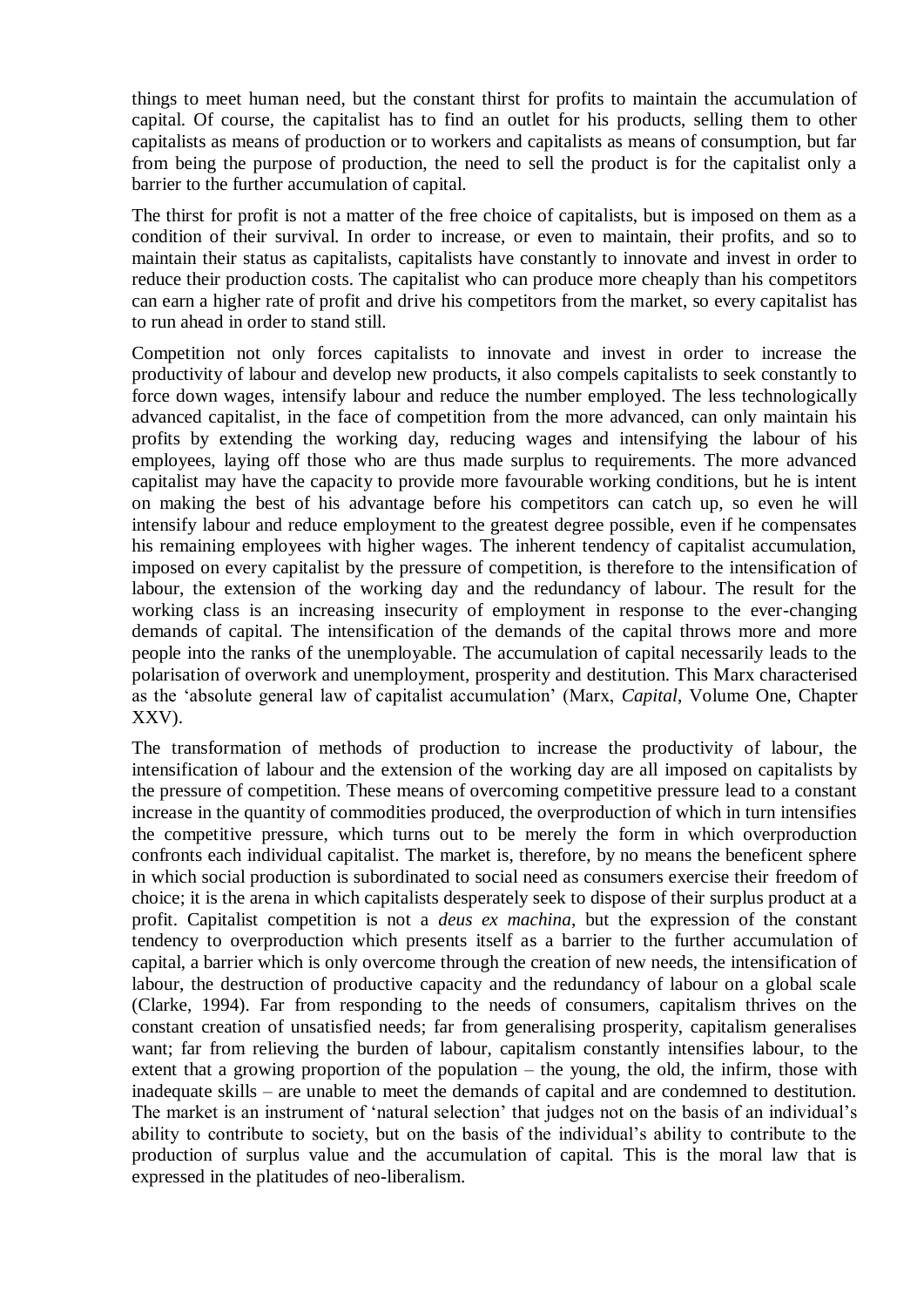Neo-liberals contest Marx's analysis of the 'absolute general law of capitalist accumulation' on the grounds that the living standards of the employed population have steadily risen on the basis of capitalist accumulation, thereby undermining the 'pauperisation thesis' that is often falsely attributed to Marx. However, the validity of the law at the global level is 'so self-evident that it would be absurd to attempt to prove it'. The accumulation of capital has been concentrated in the metropolitan centres of accumulation, where the living standards of the employed have certainly increased, but the inherent tendency to overproduction has led capitalism from its inception to spread its tentacles worldwide, developing the world market in the attempt to dispose of its surplus product. Indigenous producers in the peripheral regions have confronted global capitalist competition in the form of falling prices for their products, which has led to falling incomes of petty producers and the mass destruction of indigenous capitalists, while those capitalists who remain have only been able to survive by forcing down wages and intensifying labour. The accumulation of capital in the metropolitan centres has only been sustained by the pauperisation of the rest of the world, leading to a polarisation of wealth and poverty, overwork and unemployment, on a global scale.

Even in the metropolitan centres of accumulation the inherent tendencies of capitalist accumulation are undeniable. While real wages may have risen, the creation of new needs by capital has meant that the socially determined subsistence needs of the population have risen more rapidly, forcing an ever growing proportion of the population to seek work to augment the household income in the attempt to meet those needs. At the same time, a growing proportion of the population is unable to meet the ever-increasing employment demands of capital, while those in employment face the ever-growing threat of losing their jobs. Those who are not able to meet their subsistence needs through waged employment are forced into dependence on others, either other members of their families or households or through collective provision from charitable or state institutions. State provision of pension and benefit incomes to those unable to work has provided some security for the victims of capitalist accumulation, but this has not been through the beneficence of capital, it has been won through the trade union and political struggles of the working class. Moreover, the mounting cost of collective provision to counter the tendencies of capitalist accumulation has given force to the neo-liberal attempt to replace collective provision with private provision through insurance-based systems, which provides yet another channel through which capital can intensify the exploitation of the mass of the working population by intensifying and profiting from their fear of misfortune.

For Marx and Engels capitalism was not entirely evil. It has undoubtedly developed the productive capacity of society to a hitherto undreamed of degree. But it has done so at enormous human (and, we can add today, environmental) cost. To this extent Marx and Engels agreed with the liberals in their critique of reformism: the costs of capitalism are inseparable from its benefits. Unreconstructed liberals believe that every individual has the freedom to choose the fate that will befall him or her, so the judgement of the market is a moral judgement. Hard work, foresight, initiative and enterprise will be rewarded, while the idle and lethargic will suffer their just punishment. Those liberals who recognise that the judgement of the market may not display such justice, nevertheless believe that the benefits of capitalism outweigh its costs, and that the costs can be ameliorated through compensatory mechanisms, a 'social safety net', through which the beneficiaries can compensate the victims. Such moderate liberals do not believe that capitalism is perfect, but they do believe that it is the best of all possible worlds. Again in the words of Margaret Thatcher, 'there is no alternative'.

Marx and Engels believed that the alternative was a completely different kind of society in which social production is under the self-conscious democratic control of the freely associated direct producers, in which production is organised on the principle 'from each according to his [her] ability, to each according to his [her] needs' (Marx, 1962, p. 24). They believed that capitalism was creating the social and material conditions for such a society by socialising production and by developing the productive forces to the extent that all human needs could be satisfied within a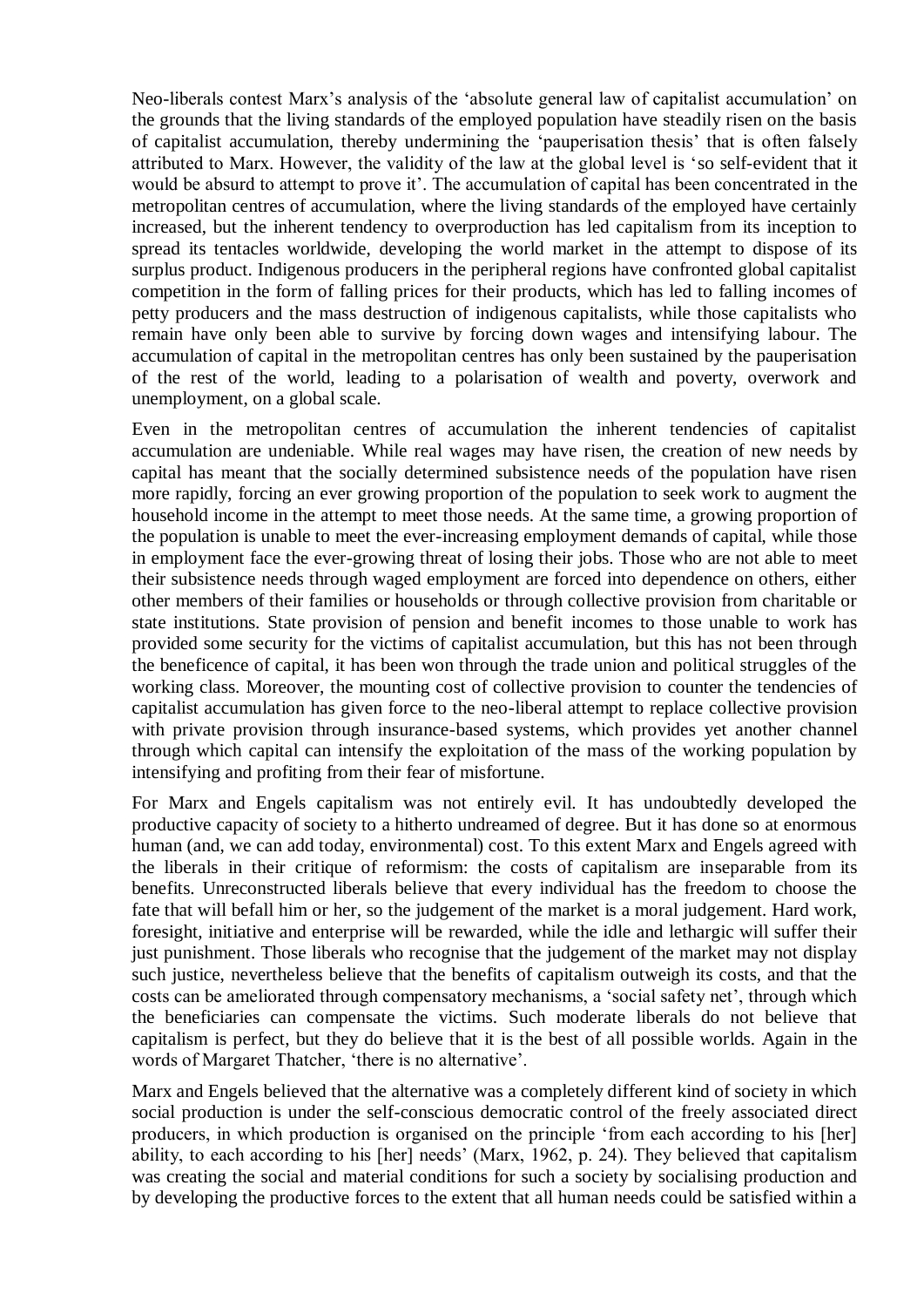democratically organised society, although they certainly underestimated the extent to which capitalism constantly creates new unsatisfied needs, and so demands a further development of the productive forces to meet them. The plausibility of such an alternative has been severely dented by the experience of the regimes which have proclaimed themselves Marxist, the Soviet Union and China, which have offered only a parody of the Marxist vision, building a communist society on the basis of undeveloped forces of production and with social production under the bureaucratic control of a militarised authoritarian state.

The question of whether or not the Marxist vision can be realised is not one that is settled by the experience of the Soviet Union and China, nor is it one that can be resolved theoretically. It is not a theoretical but a practical question, and it is not a question that is posed by Marx and Engels, but a question that is posed to humanity by capitalism. Social development has been dominated by the accumulation of capital for less than two hundred years of human history, although accumulation has nevertheless been regularly interrupted by periodic crises and massively destructive armed conflicts. The destruction of the depression of the nineteen thirties and the Second World War prepared the way for a renewal of capitalist accumulation that has persisted, sometimes fitfully, for more than fifty years as accumulation has been sustained by the expansion of capitalism on a world scale. It is only in the last decade that capitalist domination has reached its geographical limits, extending to every corner of the globe, so that in order to overcome the barriers to capitalist accumulation, capital now has to turn in upon itself. The fact that capitalism has no yet destroyed humanity, that it has not yet destroyed the environment, does not mean that it will not do so in the not too distant future, or that its expansion will continue to proceed unchecked by the renewed massive destruction of capital through global crisis or war. The unbridled expansion of capitalism is the future for humanity that neoliberalism celebrates. The Marxist critique echoes the response of millions, even billions, of people across the world: 'There must be an alternative'.

# *The neoliberal project*

Neoliberalism represents a reassertion of the fundamental beliefs of the liberal political economy that was the dominant political ideology of the nineteenth century, above all in Britain and the United States. The arguments of political economy were based on intuition and assertion rather than on rigorous analysis, but their strength rested on their ideological appeal rather than on their analytical rigour. The ideological appeal of liberalism waned towards the end of the nineteenth century with the growing demands for 'social reform' precipitated by the rise of the organised working class and a growing awareness of the 'social problems' that the development of capitalism had thrown up in its wake. The dominant strands of economics no longer rejected demands for social reform on the basis of the primacy of the market, but sought instead to identify and delimit the scope of reform by identifying the 'market imperfections' that led the reality of the market economy to fall short of the liberal ideal. The liberal model of society remained the ideal, but it was recognised that this ideal could not be attained by the power of the market alone, which would have to be supplemented by the guiding hand of the state. Piecemeal social reform through the first half of the twentieth century was replaced after the War by the more systematic reformism of the 'Keynesian welfare state', which was based on the systematic application of fiscal policy as a means of redistribution and macroeconomic regulation to remedy the deficiencies of the market.

Neoliberalism emerged as an ideological response to the crisis of the 'Keynesian welfare state', which was precipitated by the generalised capitalist crisis associated with the end of the postwar reconstruction boom and was brought to a head by the escalating cost of the US war against Vietnam at the beginning of the 1970s (Clarke 1988, Chapters Ten, Eleven). The crisis manifested itself in a slowing of the pace of global capitalist accumulation, alongside escalating inflation and a growing difficulty of financing government budget deficits, which forced governments to impose restrictive monetary policies and cut state expenditure plans. What was